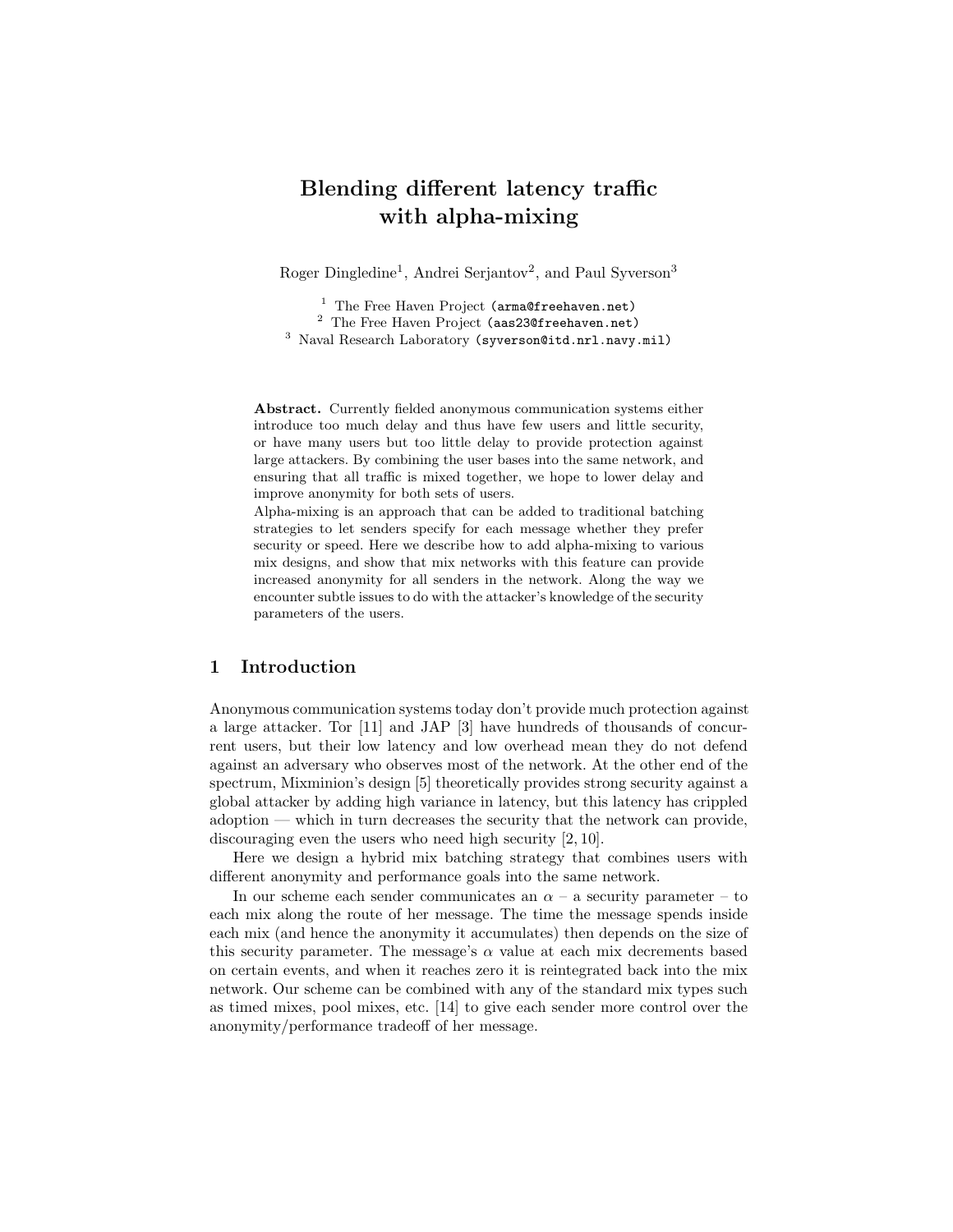Users that desire better anonymity then have the opportunity to obtain it by increasing  $\alpha$  for their messages. More importantly, there is a network effect: when the attacker knows little about the security parameters chosen by individual users, all senders will benefit because of the mere possibility that they chose a higher  $\alpha$ .

In this paper we start by outlining some simple alpha-mix designs and analysing the anonymity properties they can provide to users with different security preferences. Next we look at the strategies users should follow when picking the security parameter for each mix in the message's path. In Section 5, we look at the incentives users have for choosing a high security parameter themselves rather than expecting others to take the latency penalty (and thus provide more anonymity to everyone). Lastly we consider more sophisticated alpha-mixing strategies which should provide better properties but are hard to analyse.

## 2 Deterministic-alpha mix

While *threshold mixes* fire only when a sufficient number of messages have arrived, timed mixes simply fire at regular intervals. Timed mixes may be appropriate for traffic for which timeliness matters, since with threshold mixes the time until the next firing is unpredictable without assumptions about the rate of incoming messages. On the other hand, threshold mixes can provide minimum anonymity properties.

"Deterministic" here refers to the algorithm by which messages change  $\alpha$ after each mix firing. Later we will consider algorithms that will change alpha probabilistically, for example based on the number of messages with certain alpha values in the mix. In this section, all messages simply drop one alpha level after each mix firing.

Timed deterministic-alpha mix: The mix fires every t seconds. All messages for which  $\alpha = 0$  are sent out.<sup>1</sup> All remaining messages have their  $\alpha$  decremented by one. New messages that arrive before the next firing are buffered based on their initial  $\alpha$  and are placed at the according  $\alpha$  level.

Threshold deterministic-alpha mix: This is the same as the timed version, except that the mix fires when at least a threshold n of messages with  $\alpha = 0$  are in the mix. Note that since the number of messages with  $\alpha = 1$  may be above the firing threshold, some batches may include more than  $n$  messages. (When many messages with  $\alpha > 0$  are waiting in a mix before a threshold number of  $\alpha = 0$  accumulate, this is analogous to the situation where many mixes in a free-route threshold-mix net are waiting and nearly full while messages are being accumulated at relatively empty mixes.)

<sup>1</sup> We do not describe the reordering of messages or changing of their appearance in this paper. We assume that messages emerging from a mix have an appearance that cannot be correlated with their appearance upon entering the mix and that the order of all  $\alpha = 0$  messages is randomly permuted before they are sent.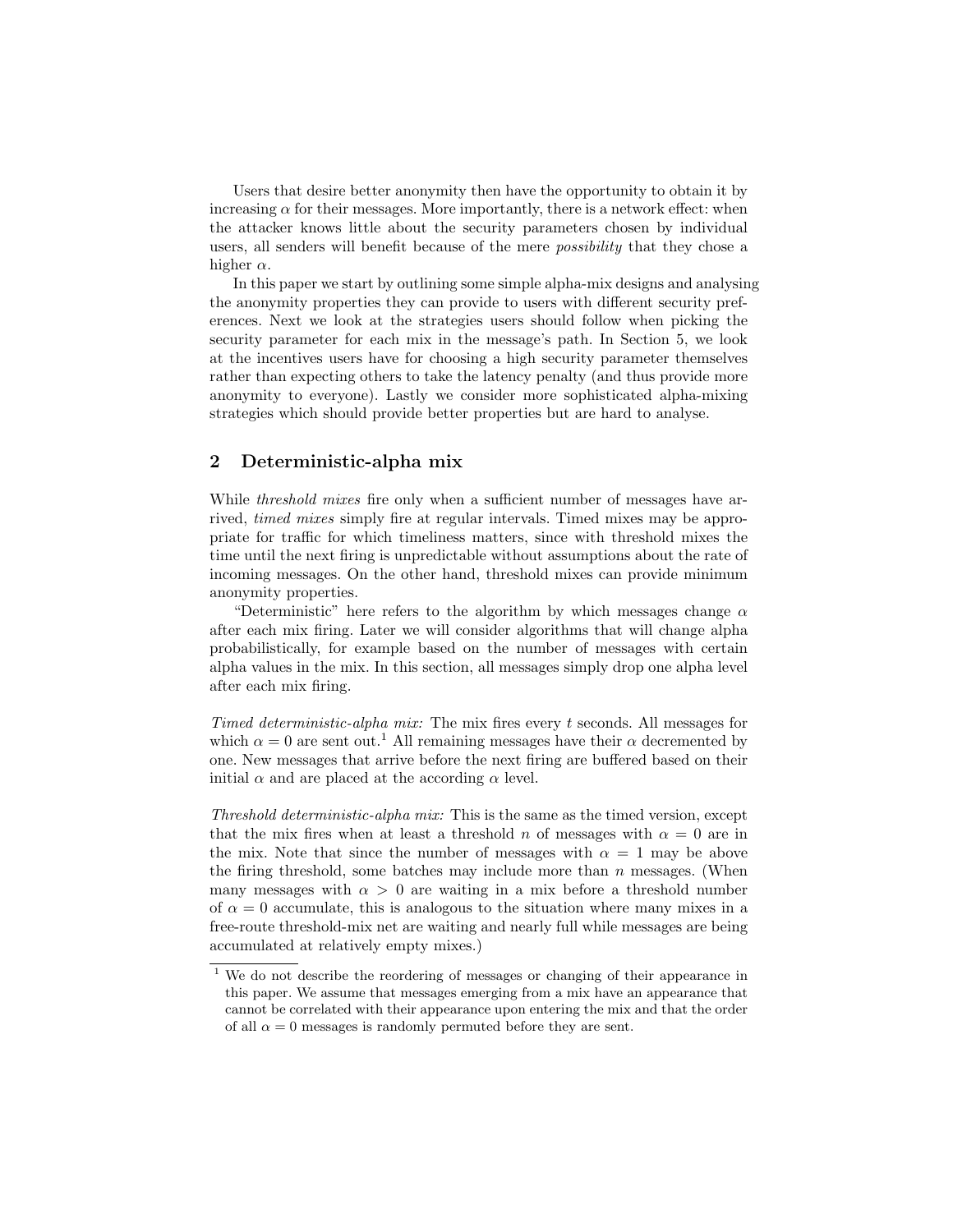As we will see, one of the virtues of alpha mixing is that the timed/threshold distinction for mixes can blur, and it becomes more a distinction for firing strategies of individual messages than of mixes. For our initial analysis we will assume a steady-state network with constant rate of incoming messages, which means against a passive adversary the anonymity properties are equivalent.

It is also possible to have a threshold-or-timed alpha mix in which all messages are decremented in the alpha stack if either  $t$  seconds have passed or  $n$ messages have arrived. Similarly, one can have a threshold-and-timed alpha mix to reduce the effective rate of flooding attacks [14]. Even more complex variants of these designs are discussed in Section 6.

#### 2.1 Deterministic-alpha mix: anonymity against a local passive adversary

Here we describe the anonymity for a threshold alpha mix during steady-state (i.e., messages arrive with various alphas at a regular rate, and the mix fires at regular intervals).

We assume the adversary does not know the specific alpha of any message entering the mix, e.g., that this is provided to the mix encrypted together with the message. However, we do allow that the adversary might know the strategy by which alpha was chosen; we examine this issue further in Section 2.2. What should that strategy be? It would seem that choosing higher alphas would correspond to greater anonymity for messages. We now make this more precise.

Claim. Given any set of other messages in a threshold deterministic-alpha mix, a message has greater anonymity if it is assigned an alpha from a broader range (chosen uniformly) than from a narrower range.

Proof. Suppose messages occur with some distribution of alphas in a mix with firing threshold n. A sender will assign to message M an initial  $\alpha_M$  for a particular mix in a given position in the message's path. Suppose the adversary knows the strategy chosen by the sender. Assume the choice of strategies are between choosing  $\alpha_M$  from either a range of 0 to j or a range of 0 to  $k > j$ . The anonymity set size increases by  $n(k - j)$  if the broader range is chosen. (In information-theoretic terms, the entropy has increased by  $log(n(k - j))$ ) If the adversary does not know the strategy, then we cannot put a precise number on his uncertainty. However, the less predictable the range is to the adversary, the greater the uncertainty is, even if we cannot say how much. She can either guess too small a range and risk not seeing the output message at all, or guess too large and include many additional batches in the anonymity set for the message. (These points carry over mutatis mutandis when we reason probabilistically rather than just possibilistically.)

If the adversary does know the strategy (although still not the actual  $\alpha$ ) for each incoming message, then the anonymity of  $M$  is less affected by the strategy that other messages use for choosing  $\alpha$  in a steady-state network. However, if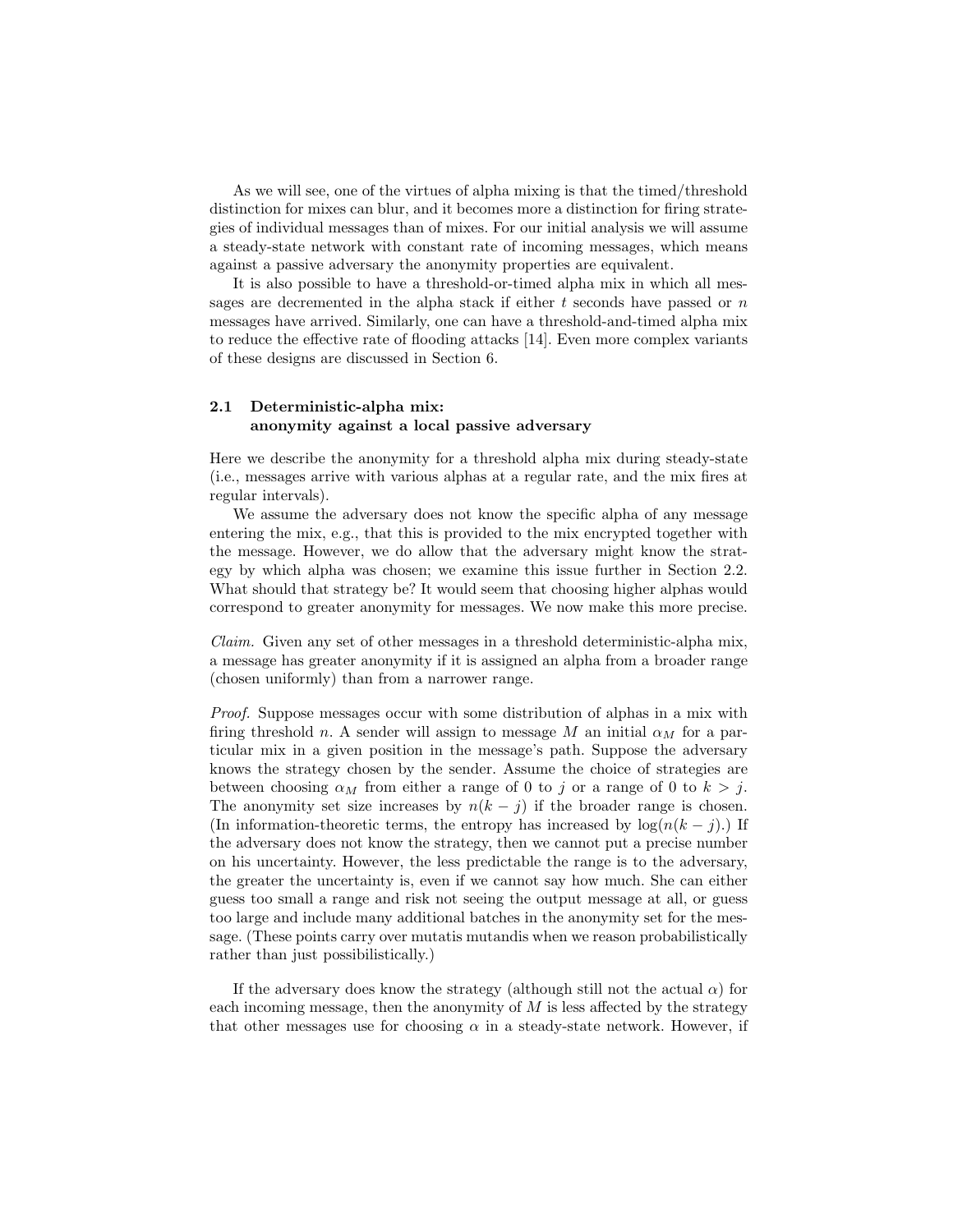the strategies are not known, then choosing  $\alpha$  from a broader range increases the anonymity for other messages in the mix as well, although it is difficult to say by how much. If the distribution of strategies across all messages in the mix at any time is known to the adversary, however, then it is clear that increasing the range from which  $\alpha$  is chosen for any unknown one of those messages increases the uncertainty about the future batch in which any of the messages still in the mix will emerge. Thus,

Claim. Assume a set of messages in a steady-state deterministic-alpha mix. Assume the  $\alpha_M$  for any message M is chosen uniformly at random from the range given by  $0 \le \alpha_M \le k_M$ . Then anonymity increases for every message M in the mix if any  $k_{M'}$  increases.

The key is not that a high  $\alpha$  necessarily provides better security, but rather that when the variance of our  $\alpha$  is high, its value within the range is hard for the attacker to predict.

In summary, for threshold mixes or steady-state timed mixes, choosing  $\alpha$  from a broader range improves the anonymity for that message whether the adversary knows one's strategy or not. Further, if the adversary knows nothing about the strategies of choosing alphas or knows simply the distribution of strategies, then increasing the  $\alpha$ -range for any message improves anonymity for all messages.

#### 2.2 Attacker knowledge

In the previous section we noted that the anonymity properties provided by alpha mixes depend on what the attacker knows about the security parameters of the users. Specifically, while choosing from a wider range of alphas improves anonymity, an attacker can reduce anonymity if he has information about which alphas are chosen. We illustrate this on a simple example.

Consider sender anonymity in the setting of just one mix, illustrated on two rounds only (equivalently, suppose maximum alpha is 1):

Round 1:  $I_1 = i_{1,1} \ldots i_{m,1}$  entered the mix, messages  $o_{1,1} \ldots o_{x,1}$  came out.

Round 2:  $I_2 = i_{1,2} \ldots i_{n,2}$  entered, messages  $o_{1,2} \ldots o_{y,2}$  came out.

Let  $\alpha(x)$  be the set of possible alphas of message x as known by the attacker. Note that if the attacker knows nothing, then  $\forall x, \alpha(x) = \{0, 1\}.$ 

Our target message is  $o_{1,2}$ . The sender anonymity set (in messages) is:

$$
\{x|x \in I_1 \land 1 \in \alpha(x)\} \cup \{y|y \in I_2 \land 0 \in \alpha(y)\}\
$$

Hence (almost) any knowledge of alphas by the attacker degrades anonymity. Note that complete knowledge of alphas by the attacker  $may$  leave the message with no anonymity; however, this is extremely unlikely (or amounts to a rather expensive variant of the trickle attack).

Indeed, when analysing alpha mixes we need not constrain ourselves to reasoning about anonymity sets. We now compute the anonymity probability distribution, but first we need a little more formalization of the assumptions. Essentially, where we allowed the attacker possibilistic knowledge about the alphas of the messages, we now allow him (better) probabilistic knowledge.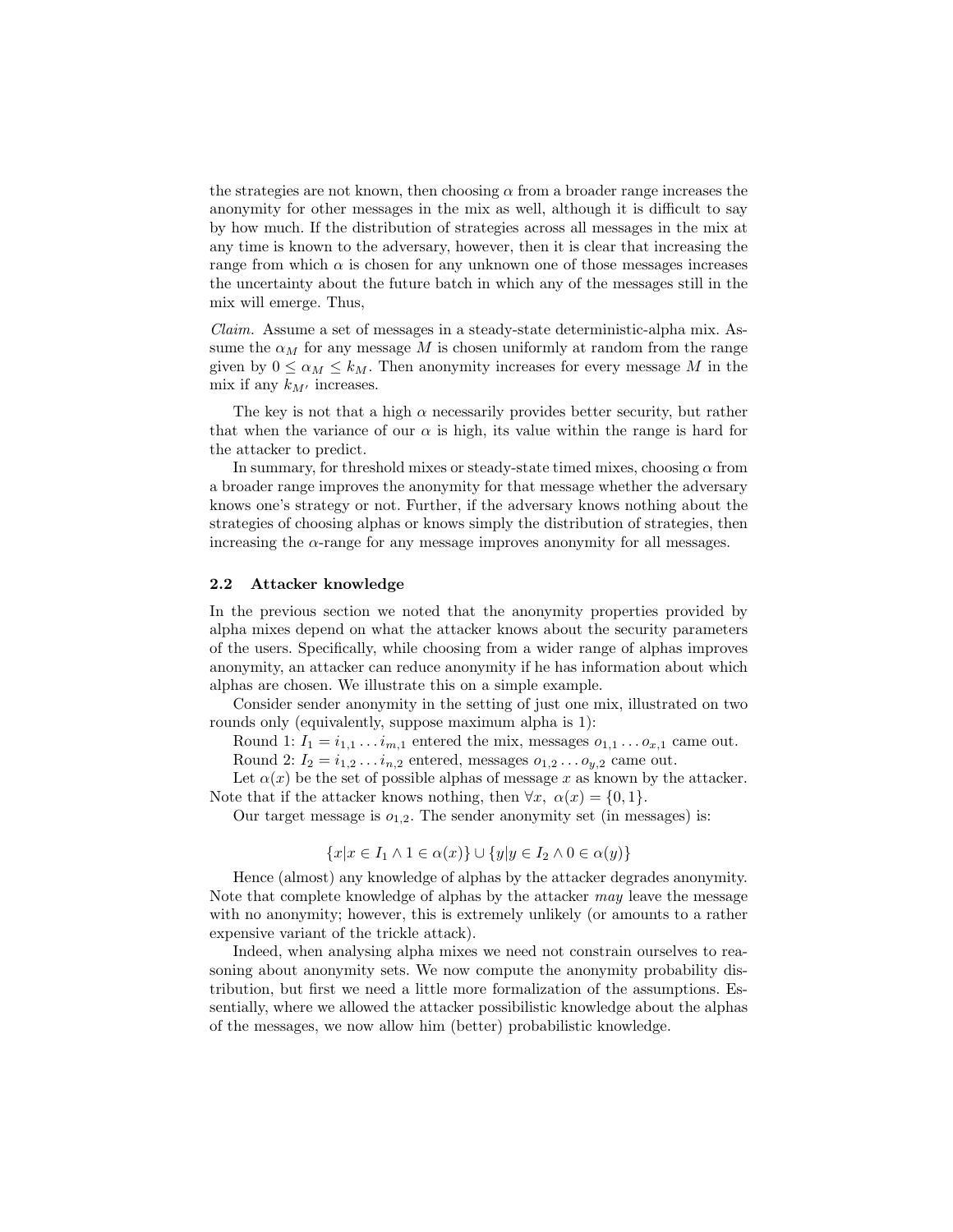Notation: call  $\alpha_M$  the alpha in message M. Hence the attacker knows the probability distributions  $P(\alpha_M = a)$  for every message M with a ranging from 0 to  $a_{max}$ .

Now, the anonymity probability distribution:

$$
Normalise(\{p | M \in I_1 \land p = P(\alpha_M = 0)\} \cup \{p | M \in I_2 \land p = P(\alpha_M = 1)\})
$$

and the anonymity is the entropy of this distribution. Clearly, the more the attacker knows about alpha, the lower the anonymity.

#### 2.3 Correlating message content with requested security

Now let us study an interesting example which has long been known intuitively... Suppose the attacker knows that sender  $S$  only sends with a high security parameter (let's say alpha of 5). He now sees a message from sender  $S$  at round 0, and a message detailing Enron's finances emerges at round 5. Suppose further that all other messages have an alpha of 0. Our above definitions give the target message the anonymity set of all the senders of round 5 union S. Nevertheless, we conjecture the attacker will tend to suspect that  $S$  sent the message. How can we reconcile the intuition of the attacker with our formalism above and how can we design the system to avoid such a judgement?

The attacker is likely to be correct — what we ignore here is the fact that the choice of the security parameter is likely conditional on the importance of the message and the attacker has used this fact to form his judgement. In order to avoid this, we must (paradoxically!) ignore this fact completely and pick alphas from a distribution which is independent of the receiver and the message's content. Of course, we cannot defeat this attack entirely because the sender's distribution will still be conditional on her utility function: messages from users with higher security needs will in fact still behave differently.

There are still external factors to consider. We'd like to go a step further and make the sender's software enforce that she doesn't vary alpha based on each message's receiver or content. This approach would best convince the attacker that the sender could not have changed it. Also, if a given user is the only sender with extremely high alpha values, then intersection attacks over time (watching the high-value messages and what senders were active before each) will reveal her [4, 13]. But we will ignore these black-box network attacks since they are not the focus of this paper.

Below we will see that some strategies for choosing the alpha values are more effective than others at preventing the attacker from learning the security preferences of senders.

## 3 Allocating  $\sum \alpha$  against a distributed adversary

In the previous section we discussed the fact that an adversary who can learn about the sender's alphas can weaken her anonymity. For example, sending only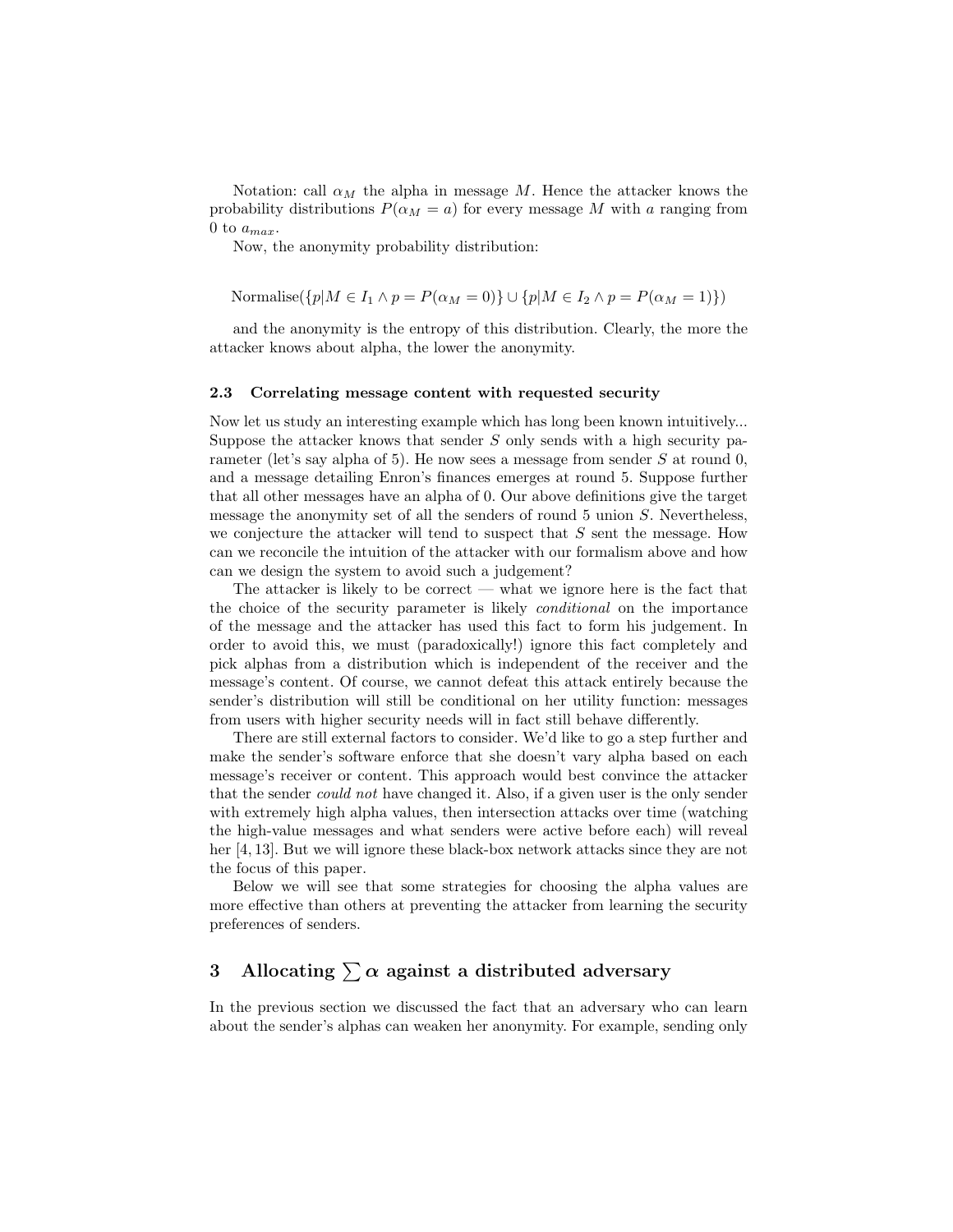high value messages and picking high security parameters for them can actually decrease anonymity.

In this section we examine an attack that a compromised mix can perform to deduce the sender's alphas, and we deal with the problem of allocating the overall message's security parameter  $\Sigma \alpha$  over the mixes in the message's path. There are two problems to solve. Firstly, if a bad mix observes one of the alphas, it should get as little information as possible about the other alphas of this message.<sup>2</sup> Secondly, it should be hard for the bad mixes to link any alpha parameter to a particular sender, i.e. figure out how much any sender is concerned about security.

One possible solution for picking a sequence of  $\alpha^{(i)}$  (where the " $(i)$ " represents the  $i^{th}$  mix in the route) is simply to pick from a uniform distribution over the partitions of  $\Sigma \alpha$  into  $\ell$  buckets where the buckets themselves are indistinguishable. The number of such partitions are given by

$$
\sum_{k=1}^\ell Q(\varSigma\alpha,k)
$$

where Q denotes the number of ways of partitioning  $\Sigma \alpha$  into exactly k distinct parts. Generating values from such a distribution is possible, for instance, using the algorithm described in [7]. This seems to deal with the first problem (the analysis to show this is beyond the scope of this paper). For the second part, it depends what the sender wants to protect: does she care about having an estimate of the security parameter associated with just herself, with herself and the recipient, or just the recipient? Note that if the first and the last mixes are bad and can observe a "higher security" message passing through each of them, they can conjecture that it is one of a relatively small set of sensitive messages. There are a variety of properties to explore in this area; we merely observe that by reordering the value that we obtain from the uniform distribution over partitions, we can make sure that the minimum values in that partition are sent to the first and the last mix. For example, if  $\Sigma \alpha = 5$ , then the distribution is uniform over:  $\{5,0,0,0\}, \{4,1,0,0\}, \{3,2,0,0\}, \{3,1,1,0\}, \{2,1,1,1\}.$  Supposing we draw the partition  $\{3, 1, 1, 0\}$ , we reorder it into  $\{0, 3, 1, 1\}$  and hence obtain a sequence of alphas to insert into the message.

If we wish to guarantee that neither the first nor the last mix can locally know anything about the sensitivity level of a message, we can simply stipulate for message M that  $\alpha_M^{(0)} = \alpha_M^{(n)} = 0$  (for a path length of  $n + 1$ ). Similarly we could stipulate that  $\alpha_M^{(1)} = \alpha_M^{(n-1)} \leq 1$ , etc. The tradeoff is that with each such move we are reducing what an adversary observing just the endpoints can learn about sensitivity of messages, but a more concentrated set of nodes in the center learn more about the sensitivity of messages. Against an adversary who controls the central node(s) combined with, e.g., a global passive observer, our protection is diminished. We can gain advantage against both types of adversaries by

<sup>&</sup>lt;sup>2</sup> Note the similarity between picking an alpha and message splitting  $[15]$  — in both cases they are distributions over partitions.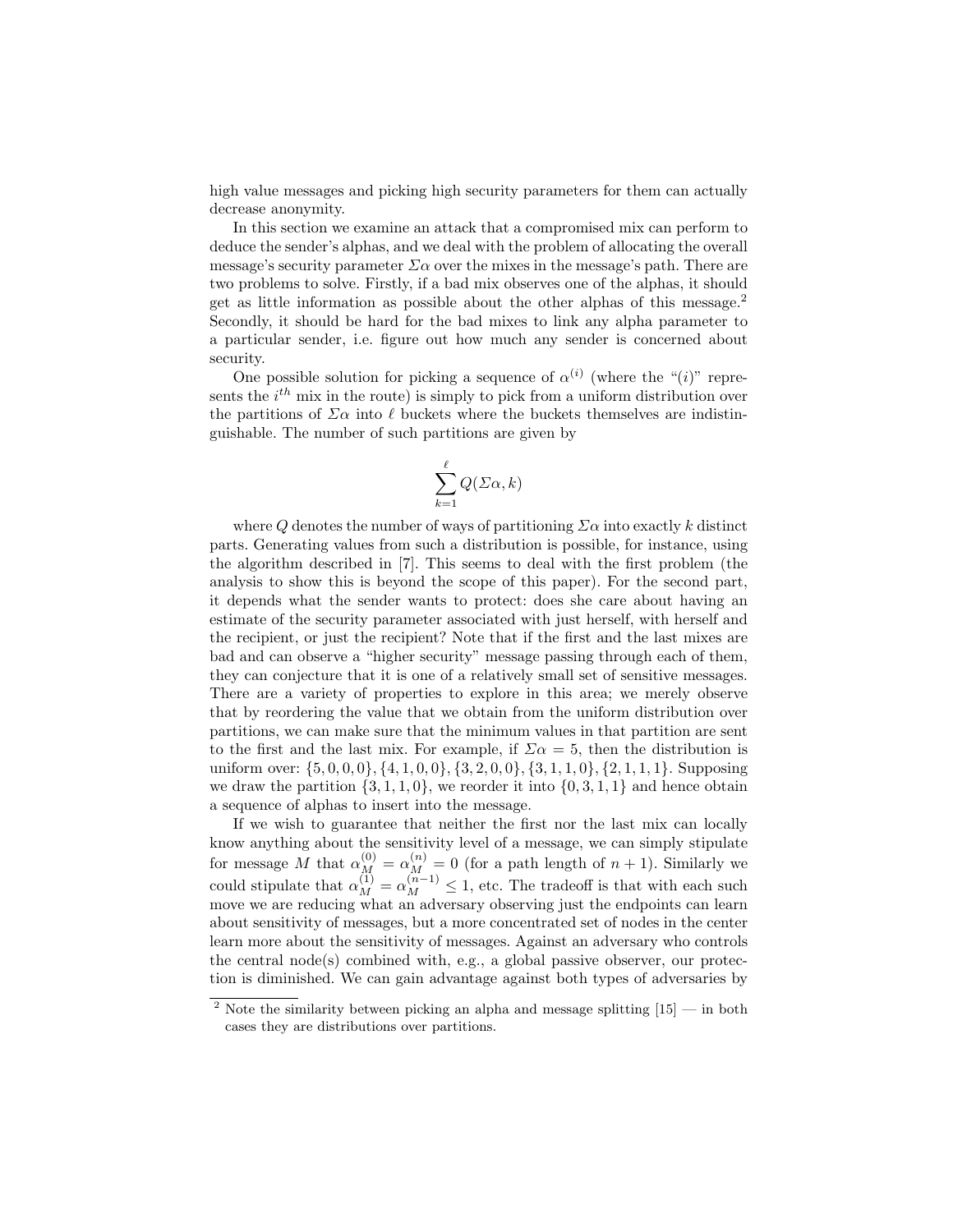increasing path length, with the usual concomitant risk to robustness of delivery that comes with increased path length.

## 4 Dummies

Our focus so far has been on steady-state networks with passive adversaries. However, we want to provide uncertainty even in edge cases where there is a momentarily lull in traffic [8, 9, 14]. An active attacker can arrange an edge case via blending attacks, but a passive attacker can also simply wait for an edge case to occur. For timed mixes there will be occasions when only a single message enters and leaves the mix in a given round. Alpha mixes have a clear advantage here since there is no guarantee that the message that exited the mix is the same message that entered. The attack is never exact (guaranteed to recognize a target message as it exits the mix) unless the adversary can bound the range of  $\alpha$  with certainty for all messages he observes.

We provide a very lightweight dummy policy that guarantees that no exact attack is possible against an alpha mix, even for active attackers: simply initialize the mix with a single dummy message set at an arbitrary alpha. Before firing, always check the mix for the presence of a dummy somewhere in the alpha-stack. If none is present, add one.

But what do we mean by "arbitrary alpha"? Obviously it must occur within some finite range. It could be uniformly chosen between 0 and the maximum expected  $\alpha$ . If a message is ever received with a higher  $\alpha$ , then the maximum should be raised to this level. Such a strategy will prevent any exact attack, but it will still allow most practical attacks that dummies are intended to counter (active or passive) because most traffic will not have high alpha. Thus, a single message entering and a single message exiting a timed mix in a single firing interval are much more likely to be the same message than a dummy.

A strategy that should maximize uncertainty at least in the edge cases would be to insert dummies according to the expected distribution of  $\alpha_M$  for messages M entering the mix. The expected distribution can be determined by observation. Mixes joining the network can be initialized with a default expected distribution averaged from one or more mixes already in the network. If the network is uninitialized, individual mixes can be initialized with a uniform strategy (as above), or better a geometric one, e.g., add a dummy at level  $\alpha$  with probability  $2^{-(\alpha+1)}$ . Dummy policy can then be periodically shifted to reflect the distribution of alphas for actual traffic through the mix. More research remains here to make this dummy approach resistant to an adversary who sends lots of messages with non-standard alphas into a particular mix to influence its view of a typical value for alpha.

If active attacks are suspected, the amount of dummy traffic added to the alpha stack can be increased according to the expected duration of and strength of the blocking (assuming timed deterministic-alpha mixes, for which there is no point in flooding) and the anonymity one intends to maintain for messages so attacked.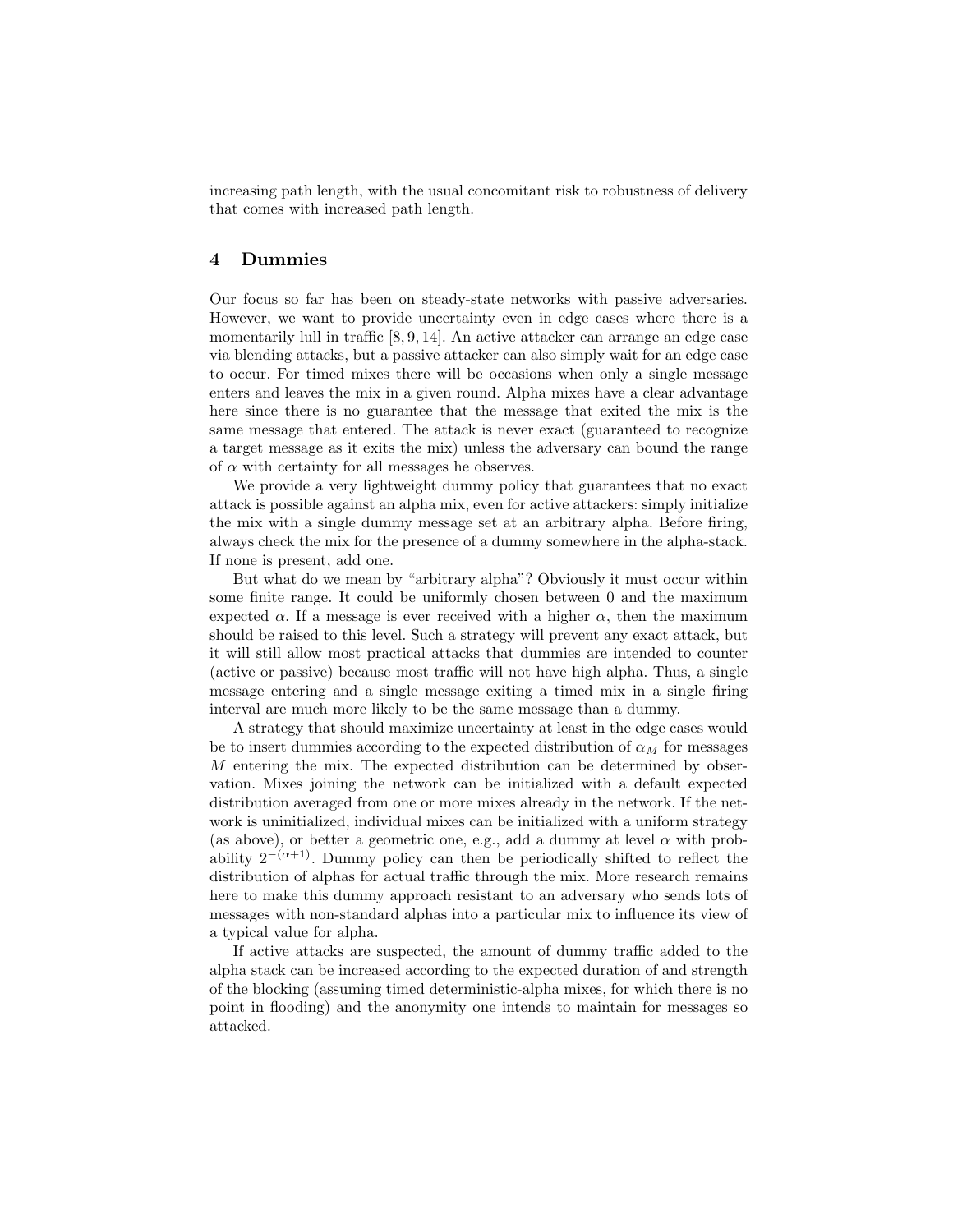The easiest way to disguise dummies from others in the network is to route them in a circuit leading back to the mix that generates them [6]. The length of the path should be randomly chosen as suggested in [14]. Obviously the alphas chosen for the dummy message at other mixes in the path should be distributed to minimize recognition of the message as a dummy; hence some dummies should follow an alpha pattern as if they had entered the network at that mix and others should appear to be in mid path as they emerge from the mix (cf. Section 3).

## 5 Strategic Choice of Alpha

As observed in Section 2.1, the anonymity of any message can be improved by greater uncertainty about the alpha level of other messages. Since Alice benefits from the fact that other people might choose non-zero  $\alpha$  for their messages, she has an incentive to take advantage of this by choosing a lower  $\alpha$  to get better performance but still have good security. This can be viewed as a commons: everybody will hope that somebody else takes the latency hit.

There are two ways to resolve this risk. First, note that not all users have the same sensitivity level: some users favor performance and others favor anonymity. Three factors are most important in characterizing the utility function for our users: their need for anonymity, their willingness to accept delay, and their guess at (expectation of) the current alpha levels in the network. In [2] it was shown that there can be optimal levels of free riding: more-sensitive users have incentive to provide "free" communications service for less-sensitive users by running network nodes because this will still provide additional value in the form of better anonymity protection for the more-sensitive users. This can provide adequate incentive even if there are many others running nodes. Similarly, while the existence of higher  $\alpha$  traffic may reduce Alice's incentive to set higher  $\alpha$  levels for her own traffic, it does not eliminate that incentive.

Second, when Alice chooses her alphas' range based on her sensitivity and timeliness constraints for her own messages, she gets increased autonomy and control over her own security and utility. Indeed, if an adversary can make reasonable guesses about a choice of alpha range for a message, then much higher or much lower alphas for other messages in a mix might actually decrease the anonymity set for a target message. For example, consider a mix containing a target message with low alpha and an ancillary message that is either from about the same alpha range or from a much larger alpha range than the target message. If the adversary learns that the second message has a larger range, then his uncertainty about the target message decreases.

Even more significantly, however, security is hard to get right when it doesn't depend on the strategic behavior of others. Users of the system are not likely to have such fine-tuned knowledge of the system, the behavior of others, and their own needs. Thus if we can prescribe recommendations for choice of alpha, for example based on analysis and observed patterns within the network, we can expect most people to heed them. (On the other hand, they may not — we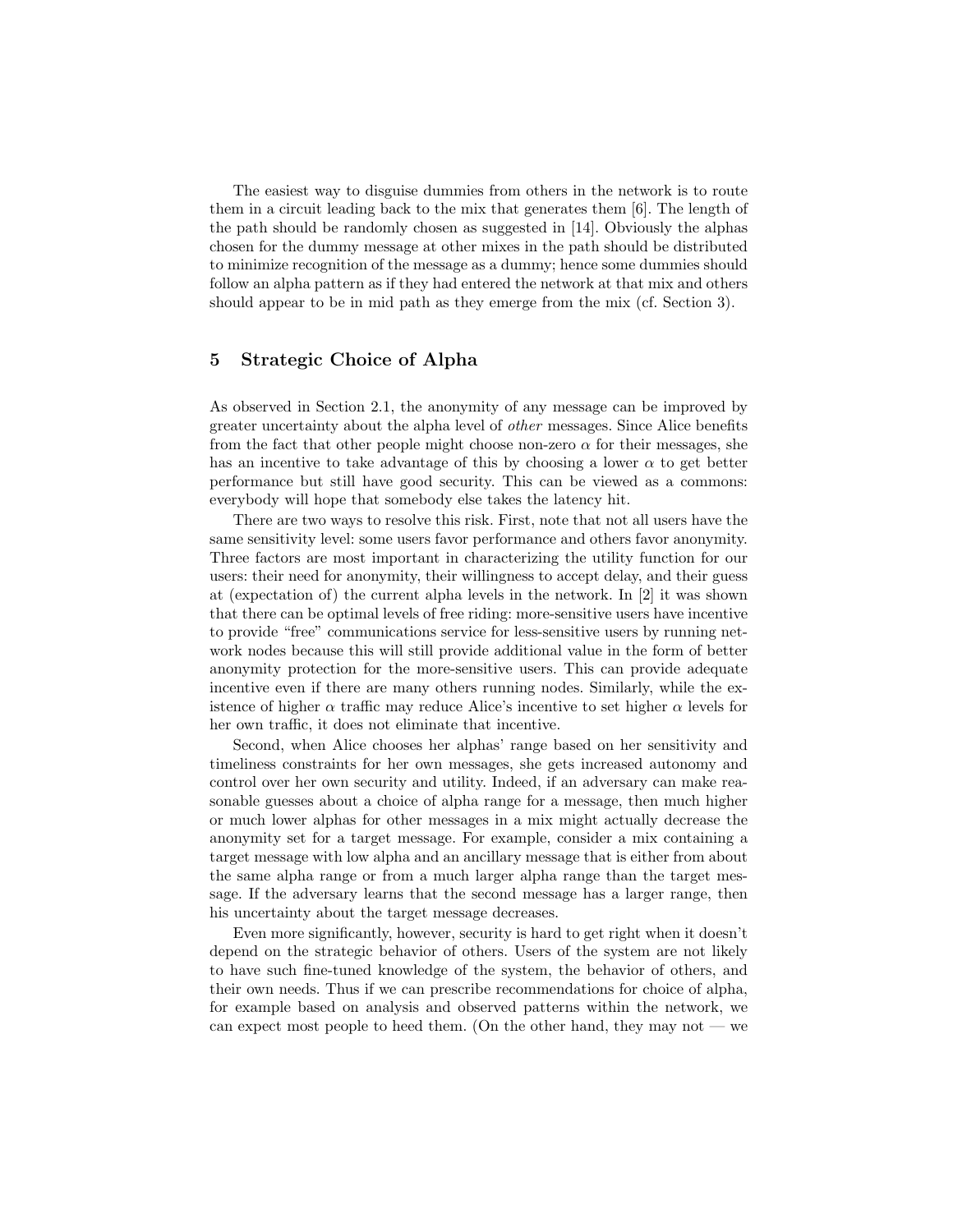can also expect hyperbolic discounting of risk, disregard of risk for expedience, etc. [1].)

Alpha mixing itself is likely to affect the applications that can be securely used and how, so recommendations are likely to evolve. Initial recommendations can be guided by existing anonymity networks. Traffic that must arrive in realtime obviously must have  $\sum \alpha = 0$ . For more sensitive traffic, we might initially try to follow networks such as Mixminion and Mixmaster. But how can we do that? These use a dynamic batching strategy in which messages are chosen for the current batch randomly by the mix from a collective pool, while alpha mixing is based on individual choices made by the sender. We now turn to various generalizations on the basic deterministic-alpha mix design, including ways to combine these features.

## 6 Beta Alpha: Variations on Alpha Mixing

In the previous sections, we investigated and analysed some basic alpha mixing designs and the incentive questions and attacks that arise from them. In this section we introduce and briefly discuss some more complex designs that are harder to analyse fully but may provide better protection against stronger attacks.

#### 6.1 Preventing end-to-end timing attacks on alpha mixnets

The prior work that is probably most similar to alpha mixing is stop-and-go mixing [12]. In stop-and-go mixing, the sender gives to each mix in the path a time interval. If the message arrives within the interval, it is sent at the end of the interval, otherwise it is discarded. This approach is similar to the timed deterministic-alpha mix described above, but an important difference is that a stop-and-go mixnet must be entirely synchronized to prevent losing messages. Alpha mixes offer predictable delivery times, but will still mix and deliver messages even if some nodes in the path are not adequately synchronized. On the other hand, this flexibility is also a flaw: an adversary that is global-passive except for being able to delay messages from a single sender could batch up a victim's messages and send them through an alpha mixnet all at once. Unless all the messages have  $\sum \alpha = 0$  the adversary will gain limited information from this attack, but he can still learn more than from a stop-and-go mixnet.

We could include timestamps along with the  $\alpha$  that each mix receives, and require that the message be dropped if it arrives more than some delta from the timestamp. This would make timed alpha mixes essentially equivalent to stop-and-go mixes, which might prove useful against timing correlations by such an adversary. For example, Alice might send one hundred messages to Bob that are sensitive so each has  $\sum \alpha^{(i)}$  chosen uniformly at random from a range of 0 to 10. An adversary that can block all messages from Alice during this period and send them into the network will see approximately ten messages delivered to Bob immediately followed by approximately ten messages in each of the next nine time intervals. However, we need not resort to assuming a synchronized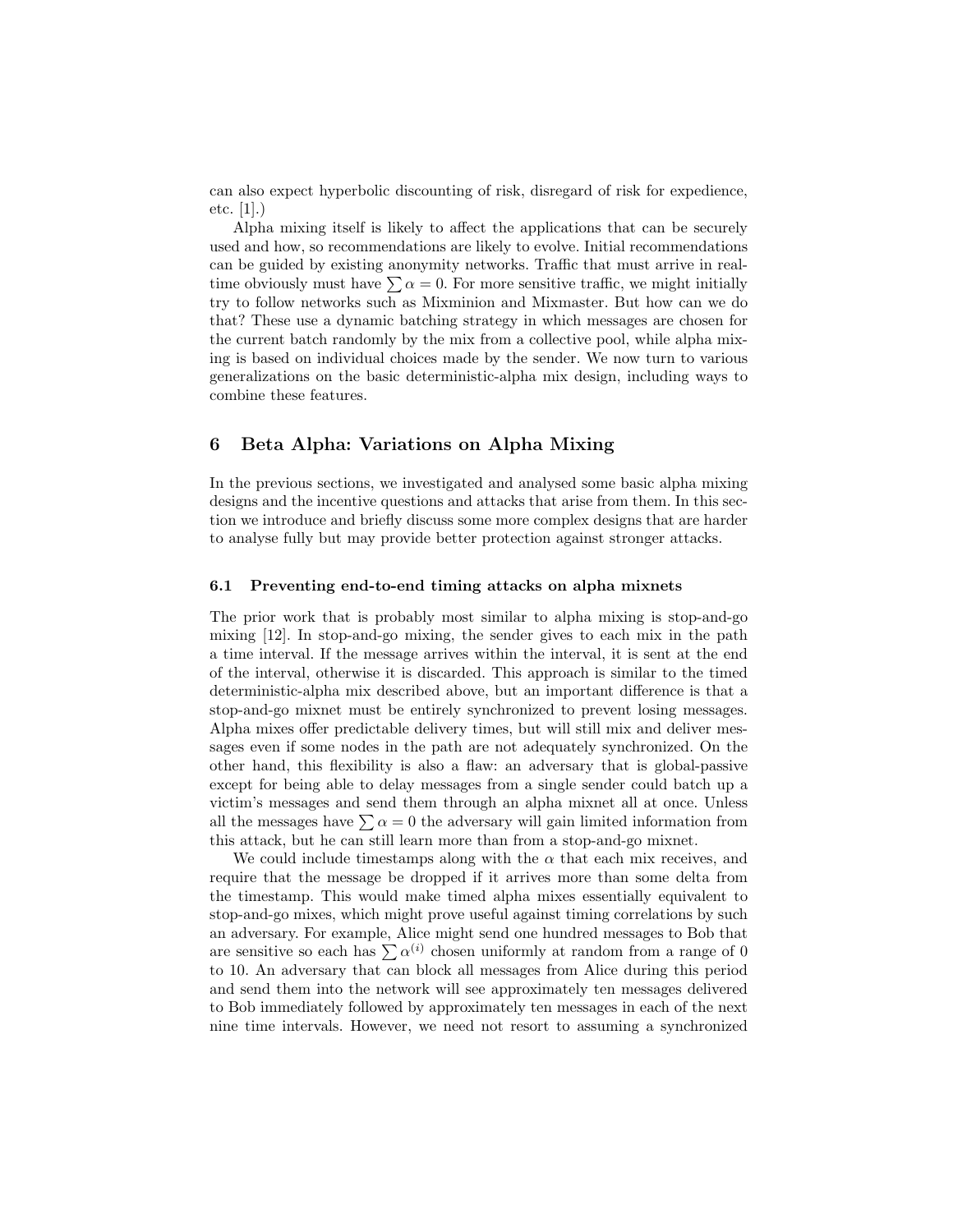network. Instead of including any timestamps, Alice could choose  $\sum \alpha^{(i)}$  from some private distribution on a private range (not necessarily including 0). This would (1) prevent such an attack if the adversary cannot predict her distribution, (2) still have as much predictability on delivery time as stop-and-go mixes, and (3) unlike stop-and-go, still allow eventual delivery of all messages (unless they're dropped by the attacker). We are not primarily focused in this paper on end-toend timing attacks, and we will say no more about them.

#### 6.2 Variations on deterministic-alpha mixing

In the basic threshold deterministic-alpha mix, if there are *threshold*  $= n$  messages in each of alpha levels 0 through  $\ell$ , all of the messages in levels 0 through  $\ell$  will be sent at once; however, messages from the different levels will not be mixed together. The mix will send all messages with  $\alpha = 0$ , lower the stack, send the next batch of messages that now have  $\alpha = 0$ , etc. An adversary may not know exactly where level i ends and level  $i + 1$  begins because there may be more than  $n$  messages in a given level, but if more than  $n$  messages emerge he can know that the last messages to emerge were considered more sensitive by their senders than the first, in a stepped linear order of sensitivity. And by sending in messages of his own at known alpha levels above 0 the adversary can learn the exact levels of the messages that emerge between his messages. Then, by flooding first  $\alpha = \ell$ , then  $\alpha = \ell - 1, \ldots$ , then  $\alpha = 0$ , the adversary can guarantee a flush of the mix all the way up to  $\alpha = \ell$  while also learning the alpha level of most of the messages.

The simplest solution is simply to mix all messages that emerge at once. This will prevent an adversary from watching the order in which messages exit during a flush and thus learning about their sensitivity. The stronger attack we worry about is the blending attack: an adversary emptying the mix of all messages up to the highest reasonably expected level, trickling in a message, then flooding with  $\alpha = 0$  messages repeatedly to learn the sensitivity of that message and its next destination. Batching all outgoing messages together, combined with the dummy schemes presented in Section 4, would substantially reduce the risk from blending.

We could also use a threshold-and-timed mix, which would prevent the adversary from triggering an alpha-stack dump because only messages of one alpha level will emerge in each time interval. It is unclear what the local advantage is of this vs. the above multilevel-batching threshold mix. In addition, having threshold-and-timed batching would preclude the predictability advantages of timed mixes while the multilevel-batching approach could potentially offer faster performance. The primary risk of not having timing limitations on mix firing is the end-to-end effects that the adversary could induce by flooding, which would not be countered by our dummy scheme. However, that assumes a powerful adversary that can flood and watch the entire network. The nice thing about alpha mixing is that we can still have both good realtime properties and threshold protections together.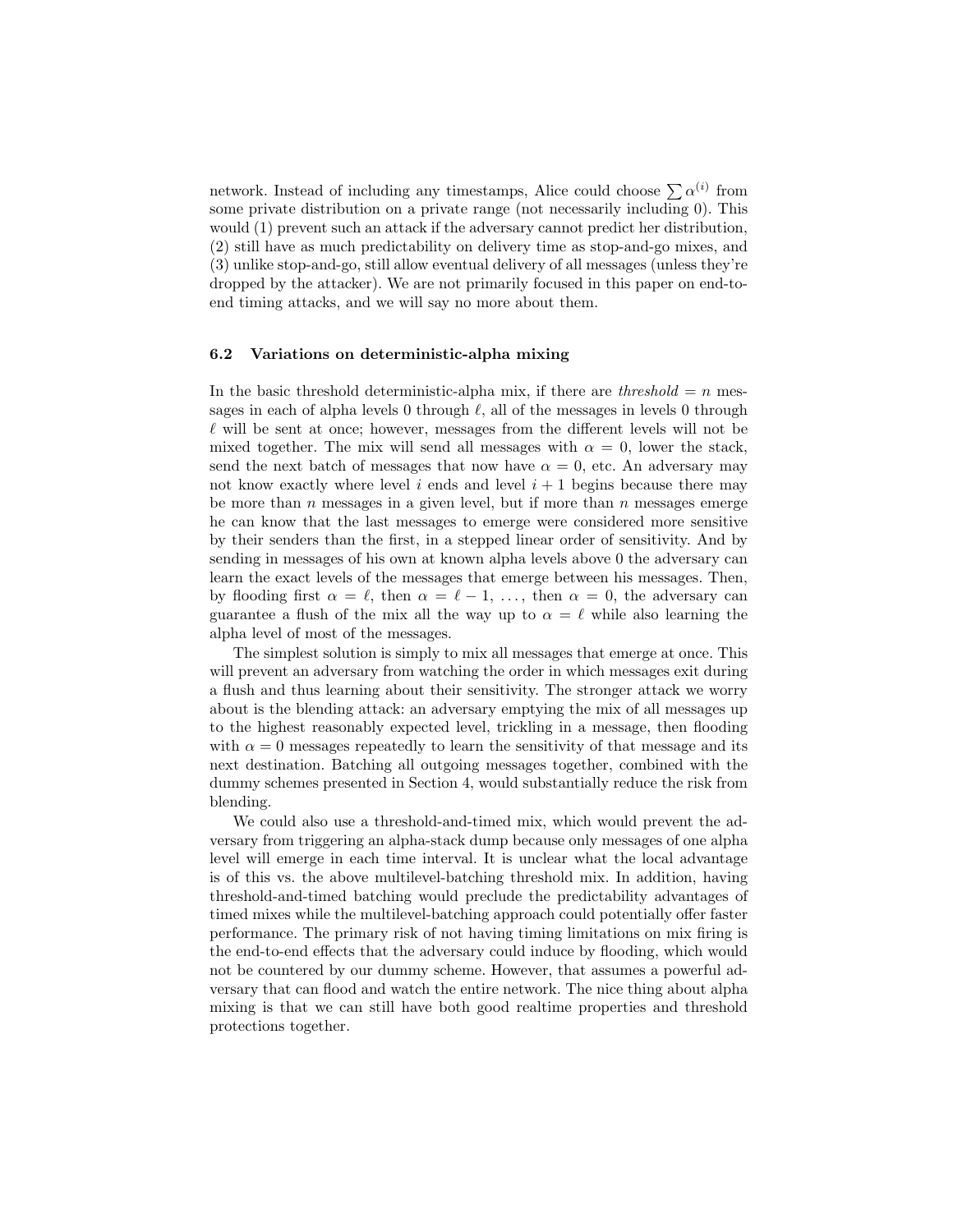There are various ways to have realtime and threshold properties together in one mix design. We note two of them next.

#### 6.3 Dynamic-alpha mixing

In this design, alphas are assigned to messages as they have been all along, except instead of deterministically decreasing by one after each mix firing, there is a probabilistic function  $f$  that dictates how they decrement:

 $\alpha_{M,i+1} = f(\alpha_{M,i}, Pool(\alpha_{M,i}))$  where

 $Pool(\alpha_{M,i}) = |\{M': 1 \leq \alpha_{M',i-1} \leq \alpha_{M,i-1}\}|$ 

We believe that  $f$  would typically be monotonically nonincreasing. The sender gives  $f_M$  to a mix along with  $\alpha_M$ . We would expect that there be some small number of easy-to-compute fs that can be chosen. The idea is that alphas decrease but only as a function of the current alpha level of the message and how many messages are in the pool below it. We have also limited the input of  $f$  to messages that arrived with a non-zero alpha, although this is not necessary. This effectively puts each message in a dynamic pool, which could also be timed.

#### 6.4 Tau mixing

We have been describing alpha all along as a level which determines a batch of messages that a given message will be sent with, after (or possibly also together with) the messages in the alpha levels that are below it in the stack. This lends itself naturally to the batching concept familiar in the mix literature. Intuitively, threshold batching implies unpredictable delays since we don't know how long it will take for a threshold number of messages to accumulate at  $\alpha = 0$ . Timed mixing on the other hand will allow a predictable delay by providing an upper bound on latency. But because timed mixing also provides a lower bound on latency, threshold batching can be faster because it can allow messages to be processed as quickly as they arrive, provided the batch size does not get in the way.

This is the idea behind tau mixing: a message M arrives at a mix with an associated threshold  $\tau_M$  of how many other messages must be sent by the mix between the arrival and sending of M. Multiple messages that have the same tau can be sent together after mixing, e.g., three messages that arrive with  $\tau = 2$  are sent together. Messages that are to be sent as quickly as possible are assigned  $\tau_M = 0$ . This can provide realtime properties limited only by the processing speed of the network components. For example, if a message with  $\tau = 0$  arrives at a mix containing messages with current  $\tau = 1, \tau = 2$ , and  $\tau = 3$ , the latter three should be mixed and sent together after sending the former. (We assume messages with initial  $\tau = 0$  should always be sent as quickly as they arrive without the delay associated with mixing.) Messages that are more sensitive should be assigned a  $\sum \tau_M^{(i)}$  from a private distribution on a range that increases with sensitivity. Many of the same features of alpha mixing apply, including the dummy strategy discussion, the techniques for allocating  $\sum \tau$  across the mixes in the path, and so on.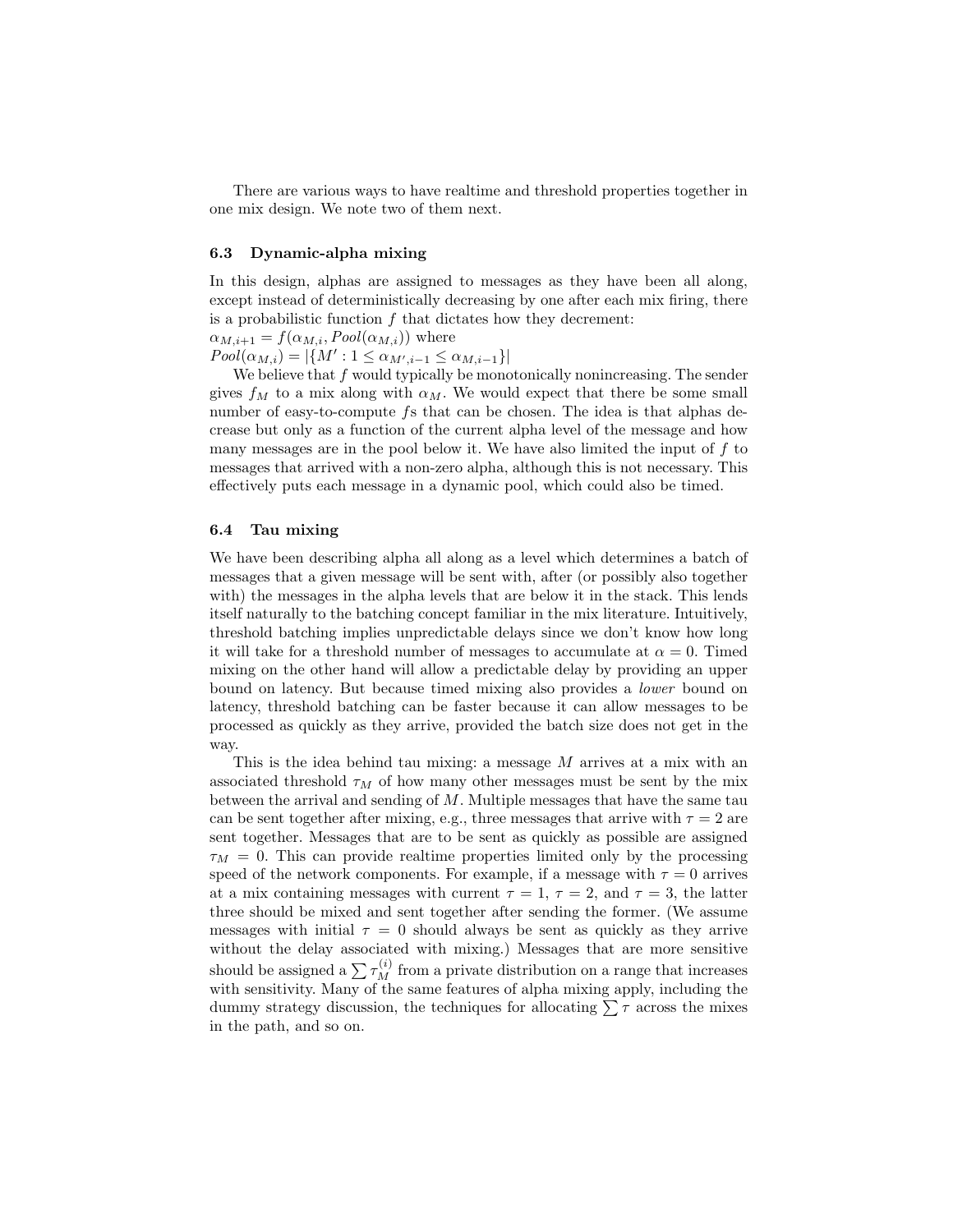If taus are purely threshold values, then an adversary that is powerful enough to perform a sustained flush of the entire network will be able to conduct end-toend timing correlations on more sensitive messages (assuming we stick to a purely internally routed dummy scheme). To address this attack, both a threshold and a random minimum delay at each mix can be given as security parameter. This will prevent effective flushing unless the adversary can also perform sustained blocking of all inputs to the mixnet, and even then the attack will be substantially slowed.

## 7 Conclusion

In this paper we have presented a mixing technique that works together with traditional batching strategies to allow senders with varying anonymity and performance goals to share the same network and have their traffic mixed. Aside from simply letting high-sensitivity users choose to get higher anonymity for their messages, the key property it provides is a network effect: when some users ask for higher anonymity, all users can benefit.

While we proved anonymity properties for the simplest versions of alpha mixing, we have only begun to explore the possibilities and analysis of this design. Future work includes:

Multiple messages and stream-based communication: This paper has assumed the single-message model, where each sender produces individual uncorrelated messages. We did describe countermeasures to end-to-end timing correlations in Section 6; however, we have not carefully examined the implications of streambased communication. Much of the reason for the success of Tor and JAP is not just the low overhead, but rather their support for bidirectional streams. But the stream model introduces many end-to-end anonymity attacks that seem hard to resolve simply with better batching strategies.

A full analysis of the alpha mix design: In this paper we have added to mixes an additional user-defined security parameter and explored some scenarios of attacker's knowledge about it. However, the more complex dynamic-alpha mixes and tau mixes are yet to be analysed; this seems difficult as we need to make some assumptions both about how users choose their security parameters and what the attacker knows about them.

User behavior: However much we postulate about how users behave, there is no substitute for actually getting user profiles and learning how to create incentives for secure behavior. We expect that unless we protect our users, they will try to condition their security parameter on the threat level of the message; as we have seen above this reduces rather than increases anonymity.